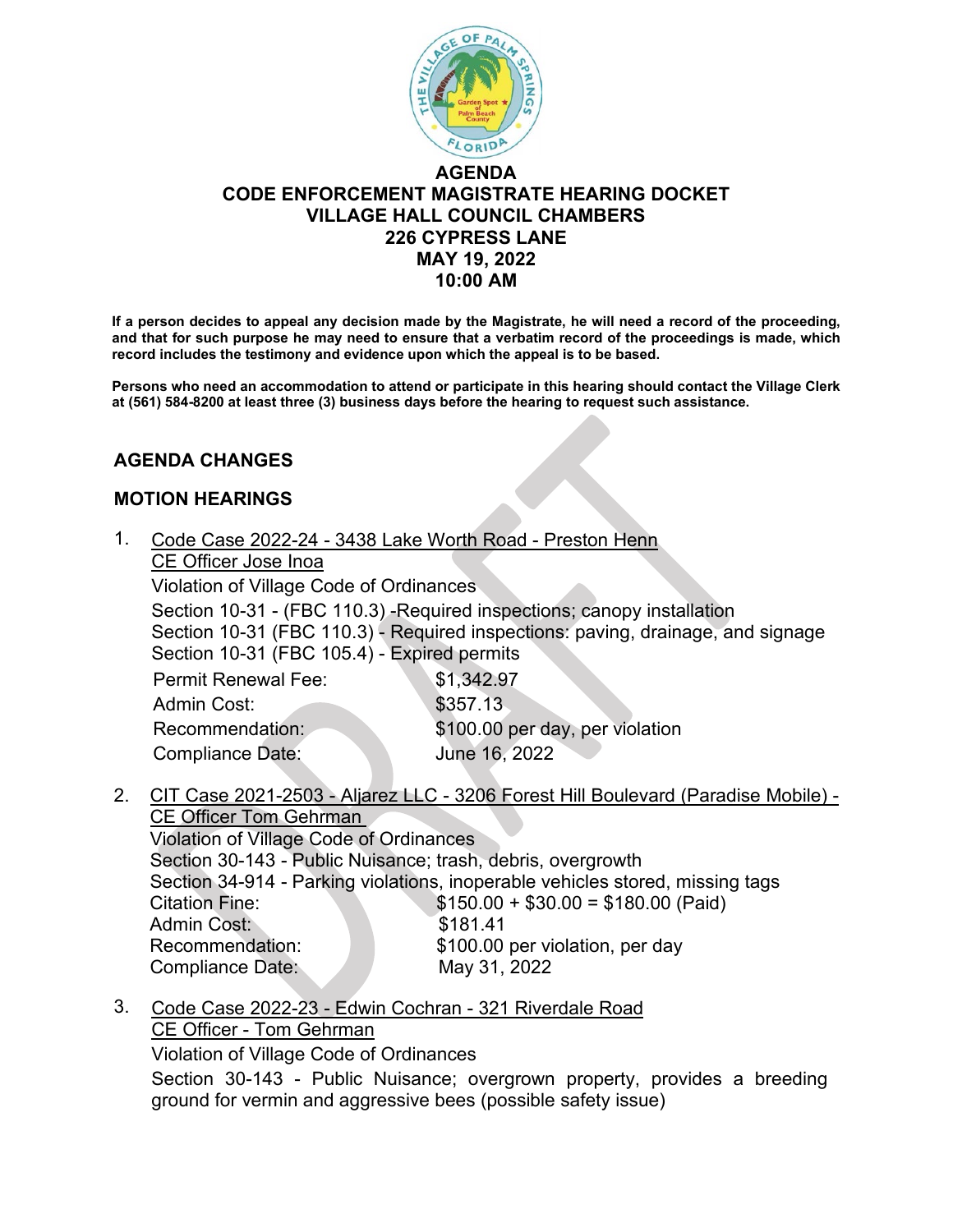| Citation Fine:   | $$150.00 + $30.00 = $118.00$ (Paid) |
|------------------|-------------------------------------|
| Admin Cost:      | TRD                                 |
| Recommendation:  | \$100.00 per day                    |
| Compliance Date: | May 31, 2022                        |

4. CIT Case 2022-2509 - Lemae of WPB LLC - 1679 Kirk Road (Dollar General) CE Officer Tom Gehrman Violation of Village Code of Ordinances

Section 34-225 - Broken fence, lack of maintenance Section 30-143 - Public nuisance trash & debris Citation Fine: \$200.00 + \$30.00 = \$230.00 (PAID) Admin Cost: \$174.08 Recommendation: \$100.00 per day, per violation Compliance Date: May 31, 2022

5. CIT Case 2022-25 - Alicia & Vidal Villca - 417 Inglewood Drive

CE Officer Tom Gehrman

Violation of Village Code of Ordinances

Section 34-1382 - Noise and Vibration -

(4) exceeding maximum permissible sound levels

(5) (c) excessive loudspeakers plainly audible across property lines

| <b>Citation Fine:</b>   | N/A                                                          |
|-------------------------|--------------------------------------------------------------|
| Admin Cost:             | TBD                                                          |
| Recommendation:         | (Maximum citation fine for repeat<br>\$500.00<br>violations) |
| <b>Compliance Date:</b> | May 19, 2022                                                 |

6. CIT Case 2022-26 - Kewla Bahadur - 3842 Davis Road CE Officer Jose Inoa Violation of Village Code of Ordinances

Section 10-31 - (FBC 105.1) - No permits; patio Section 10-31 - (FBC 110.1) - No required inspections Citation Fine: N/A Admin Cost: \$173.49 Recommendation: \$100.00 per day Compliance Date: June 15, 2022

7. CIT Case 2022-27 - Jose C. Hernandez Viera & Blanca Pulol - 3804 Lakewood Road CE Officer Jose Inoa Violation of Village Code of Ordinances

Section 10-31 - (FBC 105.1) - No permits; gazebo installed

Section 10-31 - (FBC 110.1) - No required inspections